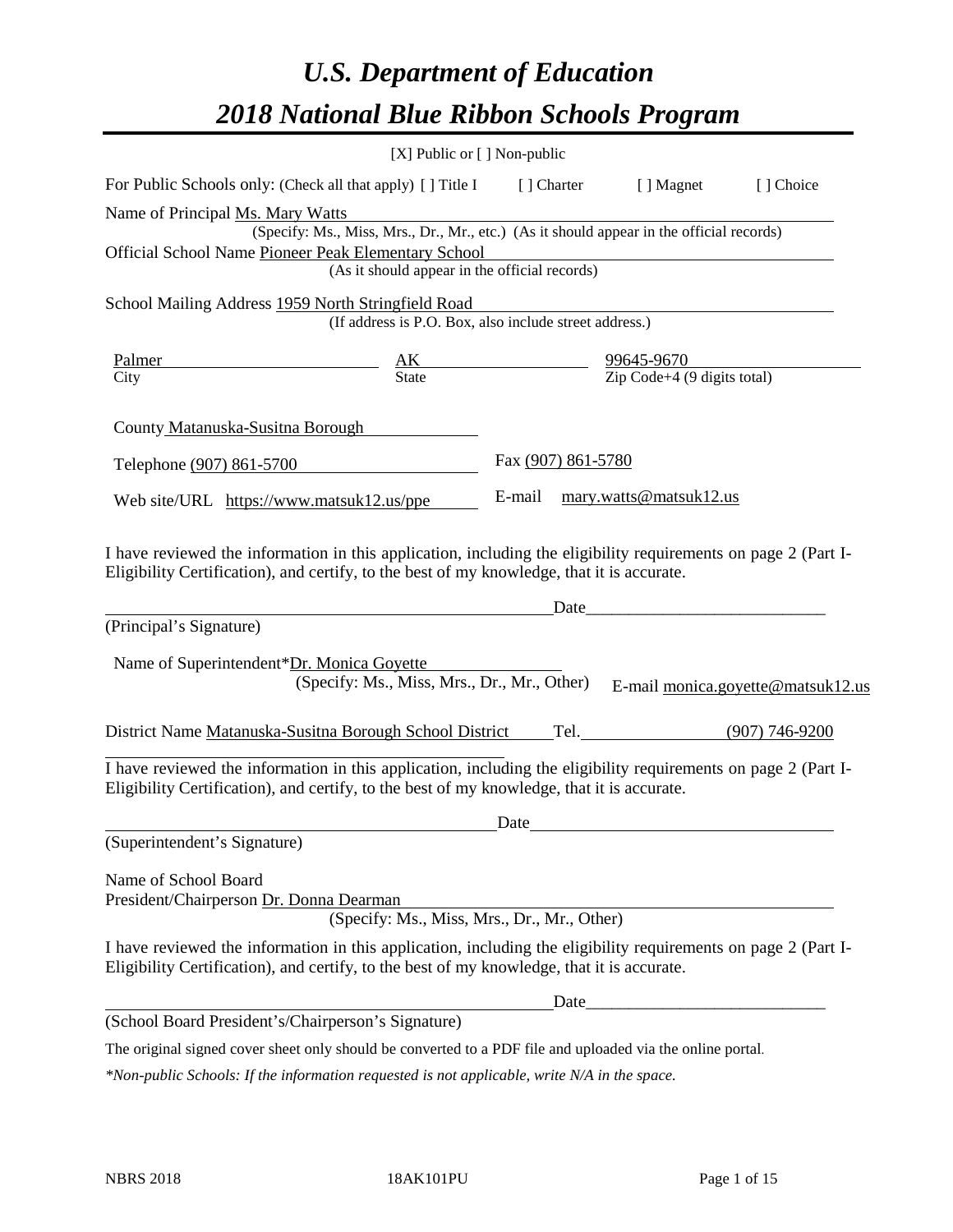The signatures on the first page of this application (cover page) certify that each of the statements below, concerning the school's eligibility and compliance with U.S. Department of Education and National Blue Ribbon Schools requirements, are true and correct.

- 1. The school configuration includes one or more of grades K-12. (Schools on the same campus with one principal, even a K-12 school, must apply as an entire school.)
- 2. All nominated public schools must meet the state's performance targets in reading (or English language arts) and mathematics and other academic indicators (i.e., attendance rate and graduation rate), for the all students group and all subgroups, including having participation rates of at least 95 percent using the most recent accountability results available for nomination.
- 3. To meet final eligibility, all nominated public schools must be certified by states prior to September 2018 in order to meet all eligibility requirements. Any status appeals must be resolved at least two weeks before the awards ceremony for the school to receive the award.
- 4. If the school includes grades 7 or higher, the school must have foreign language as a part of its curriculum.
- 5. The school has been in existence for five full years, that is, from at least September 2012 and each tested grade must have been part of the school for the past three years.
- 6. The nominated school has not received the National Blue Ribbon Schools award in the past five years: 2013, 2014, 2015, 2016, or 2017.
- 7. The nominated school has no history of testing irregularities, nor have charges of irregularities been brought against the school at the time of nomination. The U.S. Department of Education reserves the right to disqualify a school's application and/or rescind a school's award if irregularities are later discovered and proven by the state.
- 8. The nominated school has not been identified by the state as "persistently dangerous" within the last two years.
- 9. The nominated school or district is not refusing Office of Civil Rights (OCR) access to information necessary to investigate a civil rights complaint or to conduct a district-wide compliance review.
- 10. The OCR has not issued a violation letter of findings to the school district concluding that the nominated school or the district as a whole has violated one or more of the civil rights statutes. A violation letter of findings will not be considered outstanding if OCR has accepted a corrective action plan from the district to remedy the violation.
- 11. The U.S. Department of Justice does not have a pending suit alleging that the nominated school or the school district as a whole has violated one or more of the civil rights statutes or the Constitution's equal protection clause.
- 12. There are no findings of violations of the Individuals with Disabilities Education Act in a U.S. Department of Education monitoring report that apply to the school or school district in question; or if there are such findings, the state or district has corrected, or agreed to correct, the findings.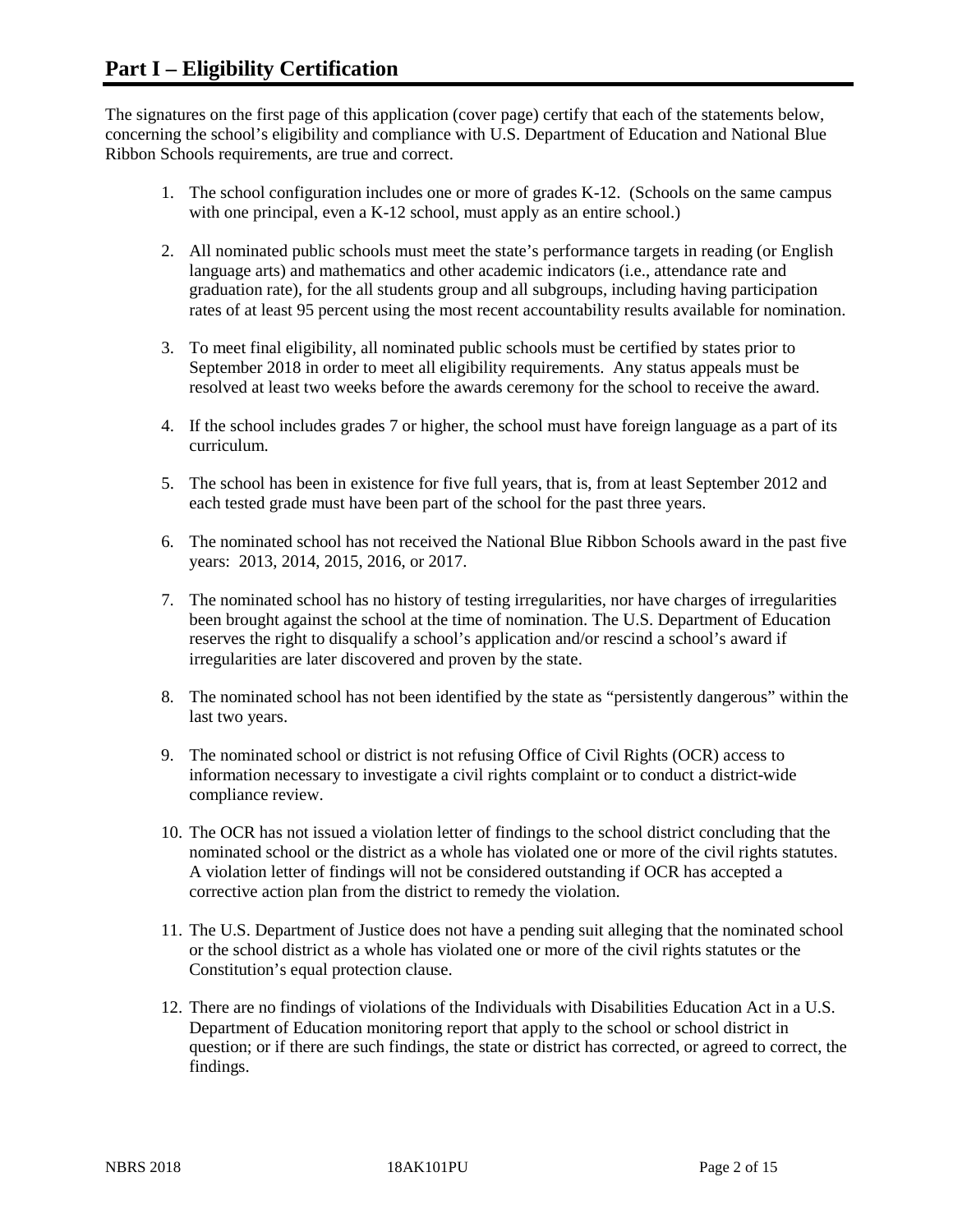# **PART II - DEMOGRAPHIC DATA**

#### **Data should be provided for the most recent school year (2017-2018) unless otherwise stated.**

#### **DISTRICT**

1. Number of schools in the district  $\frac{25}{25}$  Elementary schools (includes K-8) (per district designation): 5 Middle/Junior high schools 11 High schools 6 K-12 schools

47 TOTAL

**SCHOOL** (To be completed by all schools)

2. Category that best describes the area where the school is located:

[] Urban or large central city

[ ] Suburban

[X] Rural or small city/town

3. Number of students as of October 1, 2017 enrolled at each grade level or its equivalent in applying school:

| Grade                           | # of         | # of Females   | <b>Grade Total</b> |
|---------------------------------|--------------|----------------|--------------------|
|                                 | <b>Males</b> |                |                    |
| <b>PreK</b>                     | 7            | $\overline{2}$ | 9                  |
| K                               | 32           | 25             | 57                 |
| $\mathbf{1}$                    | 33           | 30             | 63                 |
| 2                               | 31           | 41             | 72                 |
| 3                               | 39           | 33             | 72                 |
| 4                               | 34           | 30             | 64                 |
| 5                               | 50           | 36             | 86                 |
| 6                               | 0            | 0              | 0                  |
| 7                               | 0            | 0              | 0                  |
| 8                               | 0            | 0              | 0                  |
| 9                               | 0            | 0              | 0                  |
| 10                              | 0            | 0              | 0                  |
| 11                              | 0            | 0              | 0                  |
| 12 or higher                    | 0            | 0              | 0                  |
| <b>Total</b><br><b>Students</b> | 226          | 197            | 423                |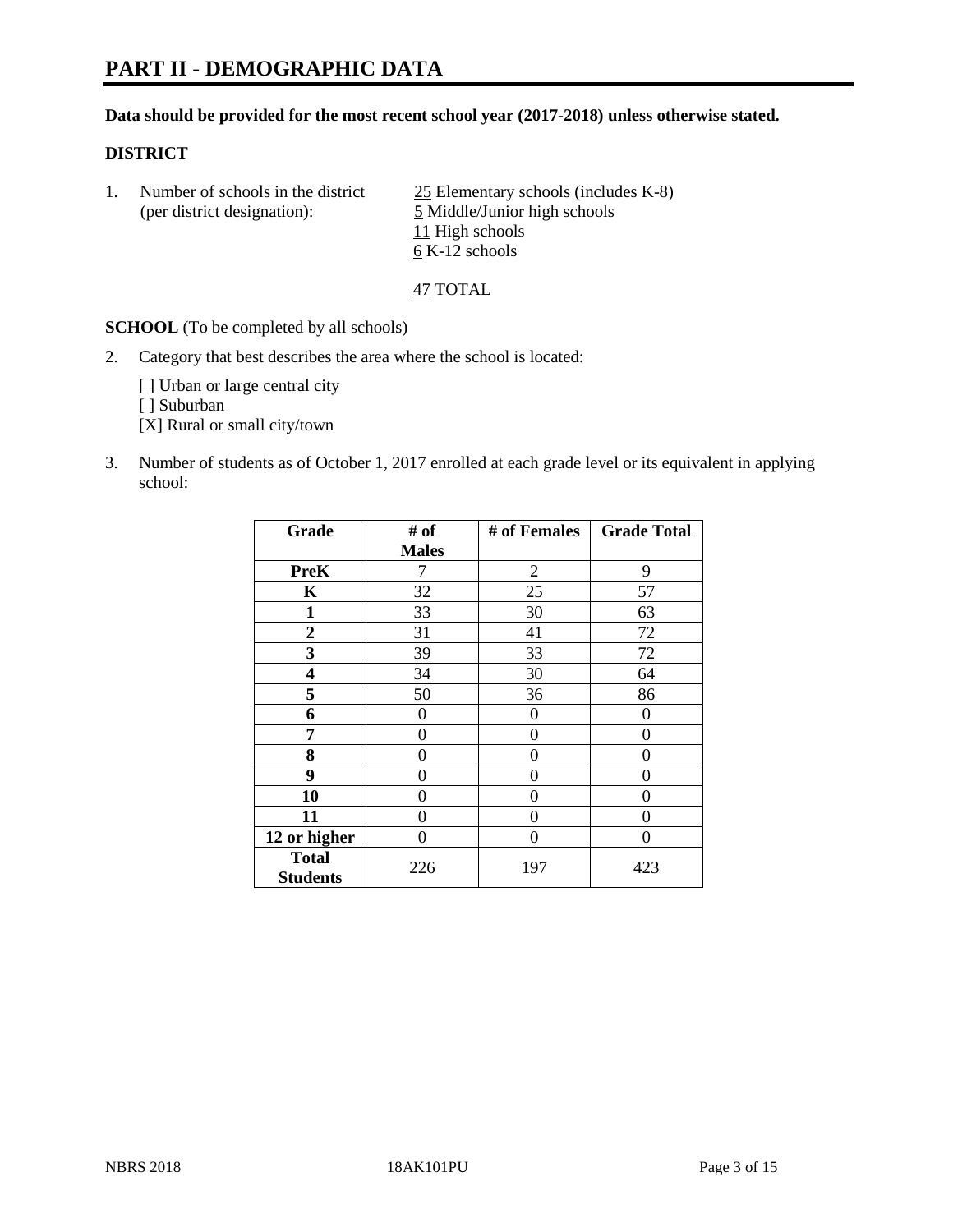the school: 3 % Asian

4. Racial/ethnic composition of  $10\%$  American Indian or Alaska Native 1 % Black or African American 2 % Hispanic or Latino 1 % Native Hawaiian or Other Pacific Islander 76 % White 7 % Two or more races **100 % Total**

(Only these seven standard categories should be used to report the racial/ethnic composition of your school. The Final Guidance on Maintaining, Collecting, and Reporting Racial and Ethnic Data to the U.S. Department of Education published in the October 19, 2007 *Federal Register* provides definitions for each of the seven categories.)

5. Student turnover, or mobility rate, during the 2016 – 2017 school year: 15%

If the mobility rate is above 15%, please explain.

This rate should be calculated using the grid below. The answer to (6) is the mobility rate.

| <b>Steps For Determining Mobility Rate</b>         | Answer |
|----------------------------------------------------|--------|
| (1) Number of students who transferred to          |        |
| the school after October 1, 2016 until the         | 35     |
| end of the 2016-2017 school year                   |        |
| (2) Number of students who transferred             |        |
| <i>from</i> the school after October 1, 2016 until | 28     |
| the end of the 2016-2017 school year               |        |
| (3) Total of all transferred students [sum of      | 63     |
| rows $(1)$ and $(2)$ ]                             |        |
| (4) Total number of students in the school as      |        |
| of October 1, 2016                                 | 423    |
| $(5)$ Total transferred students in row $(3)$      |        |
| divided by total students in row (4)               | 0.15   |
| $(6)$ Amount in row $(5)$ multiplied by 100        | 15     |

6. English Language Learners (ELL) in the school:  $4\%$ 

18 Total number ELL

Specify each non-English language represented in the school (separate languages by commas): Cantonese, Hmong, Russian, Yupik, Spanish, Aleut

7. Students eligible for free/reduced-priced meals: 32 % Total number students who qualify: 135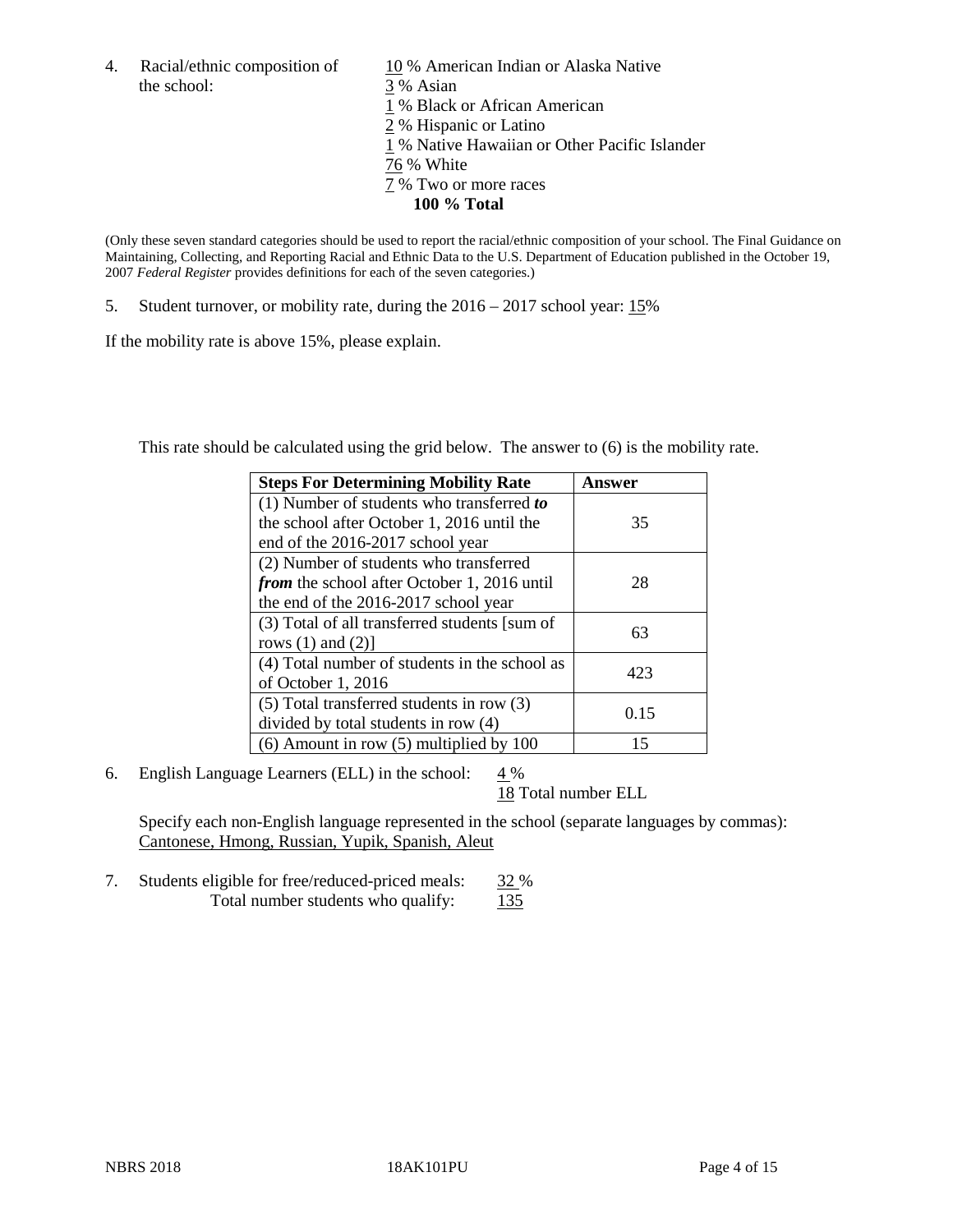70 Total number of students served

Indicate below the number of students with disabilities according to conditions designated in the Individuals with Disabilities Education Act. Do not add additional conditions. It is possible that students may be classified in more than one condition.

| 7 Autism                   | 1 Multiple Disabilities                 |
|----------------------------|-----------------------------------------|
| 0 Deafness                 | 0 Orthopedic Impairment                 |
| 0 Deaf-Blindness           | 10 Other Health Impaired                |
| 17 Developmentally Delayed | 5 Specific Learning Disability          |
| 0 Emotional Disturbance    | 30 Speech or Language Impairment        |
| 0 Hearing Impairment       | 0 Traumatic Brain Injury                |
| 0 Intellectual Disability  | 0 Visual Impairment Including Blindness |

- 9. Number of years the principal has been in her/his position at this school: 3
- 10. Use Full-Time Equivalents (FTEs), rounded to nearest whole numeral, to indicate the number of school staff in each of the categories below:

|                                                                                                                                                                                                                                | <b>Number of Staff</b> |
|--------------------------------------------------------------------------------------------------------------------------------------------------------------------------------------------------------------------------------|------------------------|
| Administrators                                                                                                                                                                                                                 |                        |
| Classroom teachers including those<br>teaching high school specialty<br>subjects, e.g., third grade teacher,<br>history teacher, algebra teacher.                                                                              | 17                     |
| Resource teachers/specialists/coaches<br>e.g., reading specialist, science coach,<br>special education teacher, technology<br>specialist, art teacher, etc.                                                                    | 10                     |
| Paraprofessionals under the<br>supervision of a professional<br>supporting single, group, or classroom<br>students.                                                                                                            | 11                     |
| Student support personnel<br>e.g., guidance counselors, behavior<br>interventionists, mental/physical<br>health service providers,<br>psychologists, family engagement<br>liaisons, career/college attainment<br>coaches, etc. | 1                      |

11. Average student-classroom teacher ratio, that is, the number of students in the school divided by the FTE of classroom teachers, e.g., 22:1 25:1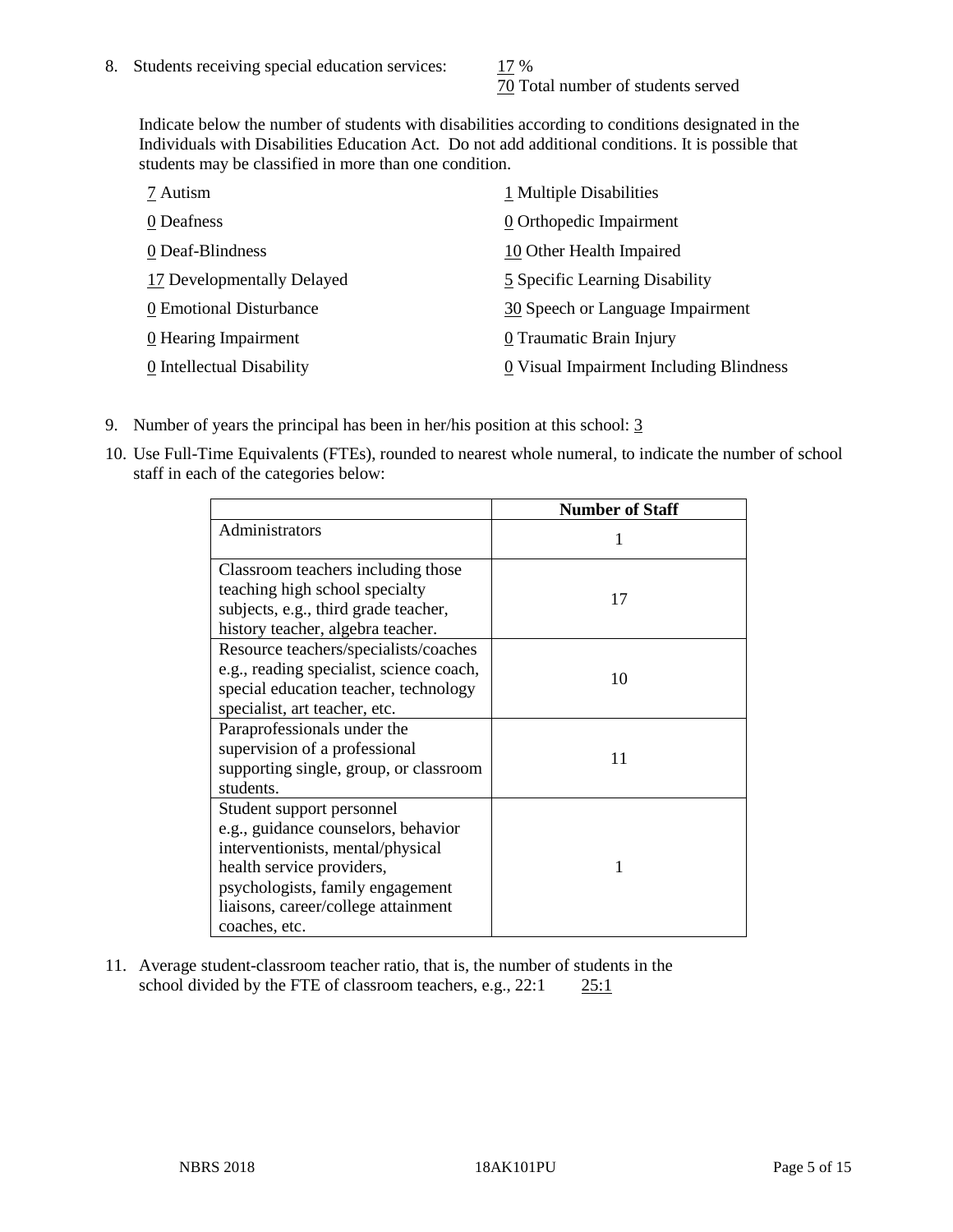12. Show daily student attendance rates. Only high schools need to supply yearly graduation rates.

| <b>Required Information</b> | 2016-2017 | $2015 - 2016$ | 2014-2015 | 2013-2014 | 2012-2013 |
|-----------------------------|-----------|---------------|-----------|-----------|-----------|
| Daily student attendance    | 94%       | 94%           | 93%       | 94%       | 92%       |
| High school graduation rate | 0%        | 0%            | 0%        | 9%        | 0%        |

#### 13. **For high schools only, that is, schools ending in grade 12 or higher.**

Show percentages to indicate the post-secondary status of students who graduated in Spring 2017.

| <b>Post-Secondary Status</b>                  |    |
|-----------------------------------------------|----|
| Graduating class size                         |    |
| Enrolled in a 4-year college or university    | 0% |
| Enrolled in a community college               | 0% |
| Enrolled in career/technical training program | 0% |
| Found employment                              | 0% |
| Joined the military or other public service   | 0% |
| Other                                         | ገ% |

14. Indicate whether your school has previously received a National Blue Ribbon Schools award. Yes No X

If yes, select the year in which your school received the award.

15. In a couple of sentences, provide the school's mission or vision statement.

Working together with families and communities to provide a safe, positive learning environment where all students can be successful, life-long learners.

16. **For public schools only**, if the school is a magnet, charter, or choice school, explain how students are chosen to attend.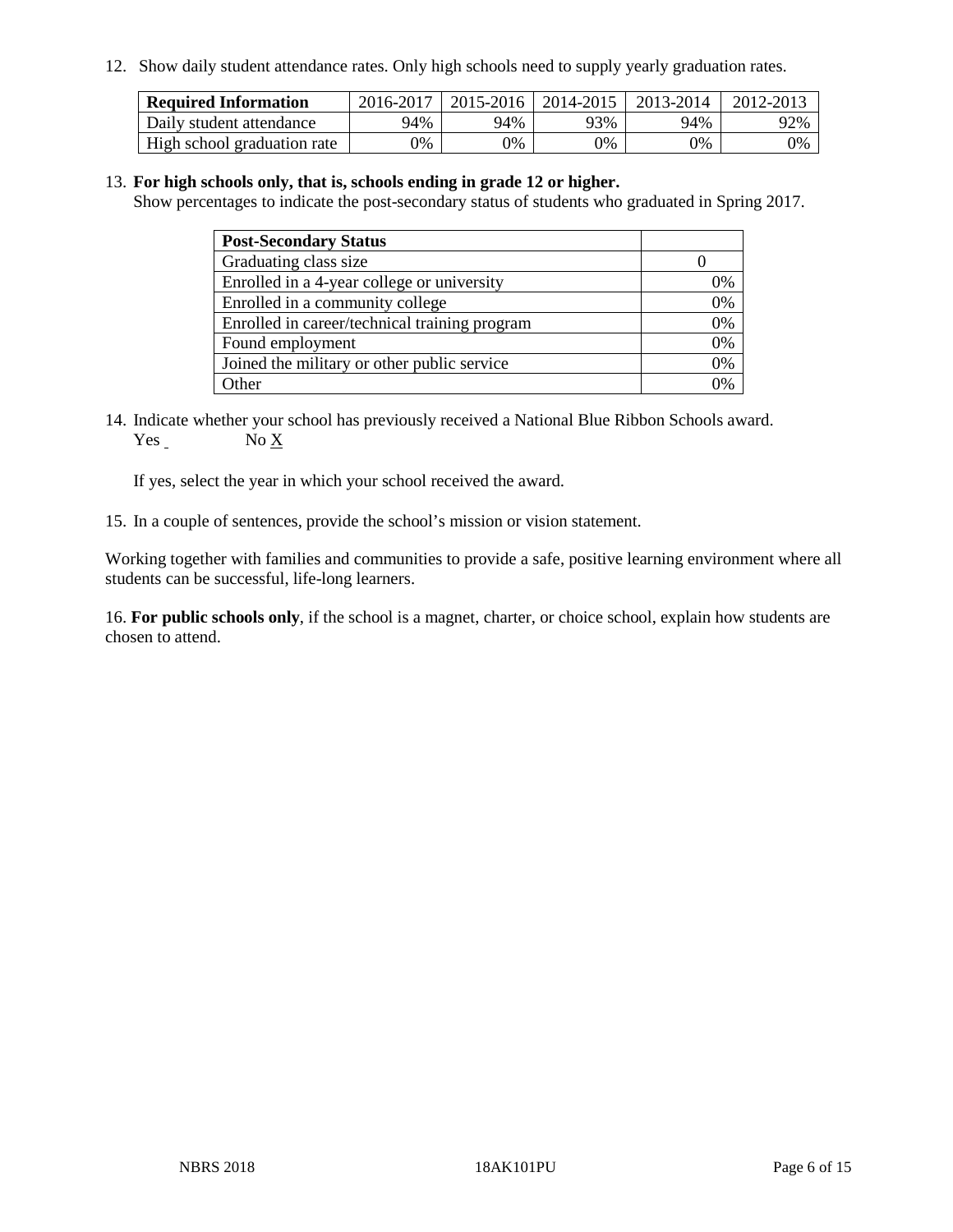# **PART III – SUMMARY**

Pioneer Peak Elementary School is a large elementary school in Palmer, Alaska, located in the Matanuska-Susitna Borough School District. Our student population and community are diverse, reflecting a wide spectrum of values, beliefs and cultures. Our entire school community has embraced our mission statement and has worked diligently to create and maintain a school culture that is positive, motivational, and promotes not only students' academic success, but also overall personal growth.

Pioneer Peak Elementary opened in 1985; and it has upheld a tradition of excellence since its opening. Our school has welcomed generations of students living in Palmer, Wasilla, and across the Matanuska-Susitna Valley. We are the Pioneer Peak Mountaineers and encourage our children and staff to be climbing toward their own personal peak each day.

Our mission statement is "Pioneer Peak Elementary: Working together with families to provide a safe, positive learning environment where all students can be successful, life-long learners." We demonstrate our commitment to the mission in a variety of ways, ranging from our Peak Promise (recited daily by students and staff) to our Mountaineer Network and data dialogue meetings held every six weeks. We are committed to all students getting what they need to be successful in school and life. We create a safe and inviting environment where all students can learn, want to learn, and build on their success.

### Each day, students recite our Peak Promise:

I promise to cooperate with others, learn self-control; I will be honest, be respectful and responsible, so I can climb the peak for success.

These words have meanings in our daily interactions and are referenced throughout each Mountaineer's day. We teach students to use these words to guide their decisions related to school, interactions with others, and their surrounding environment. We support good character and citizenship and are proud to have been the first elementary school in our district to implement daily Social Emotional Learning into our instructional schedule.

We have also supported our learners by creating the Mountaineer Network. Our network serves students that have indicated through words, behavior, or observation that they may not feel connected to school. The Mountaineer Network pairs such students up with staff to help develop multi-year relationships that will lead to a more positive school experience and a stronger connection to our school community. Staff interact with their assigned Mountaineer a minimum of twice each week. We believe students that feel safe, cared for, and expected at school have a stronger likelihood of achieving academic and personal success.

Our teachers and staff have high academic standards for themselves as well as students. Our teams (consisting of our classroom and special education teachers, principal, instructional coach, and school psychologist) meet a minimum of every six weeks to review student academic and behavioral data. After reviewing data, we determine how best to promote individualized growth, either through our daily skills block sessions, with supplemental curricula, or with referrals to special education or community resources. Our professional development schedule is created and revised throughout the year; our trainings are based on student data, teacher input, and research-based trends in education. It is our firm belief that all students can succeed and we are here to ensure that happens; good data provides guidance in making sound decisions for each of our children. Our school supports a myriad of extracurricular activities, both academic and athletic-based. Depending on the season, you will see students headed to band or choir, Battle of the Books, volleyball, basketball, cross country or track, Spelling Bee, Science Olympiad, Junior Native Youth Olympics, yearbook, student council, or many others.

We offer a variety of family-participation events as well. While parents are always welcome in the building to volunteer, we have an active PTA. Through the support of the PTA, we are able to offer monthly family movie nights, bingo nights, dances, all-school barbecues, etc.

Pioneer Peak Elementary currently serves approximately 450 students in grades PreK-5. Our classes average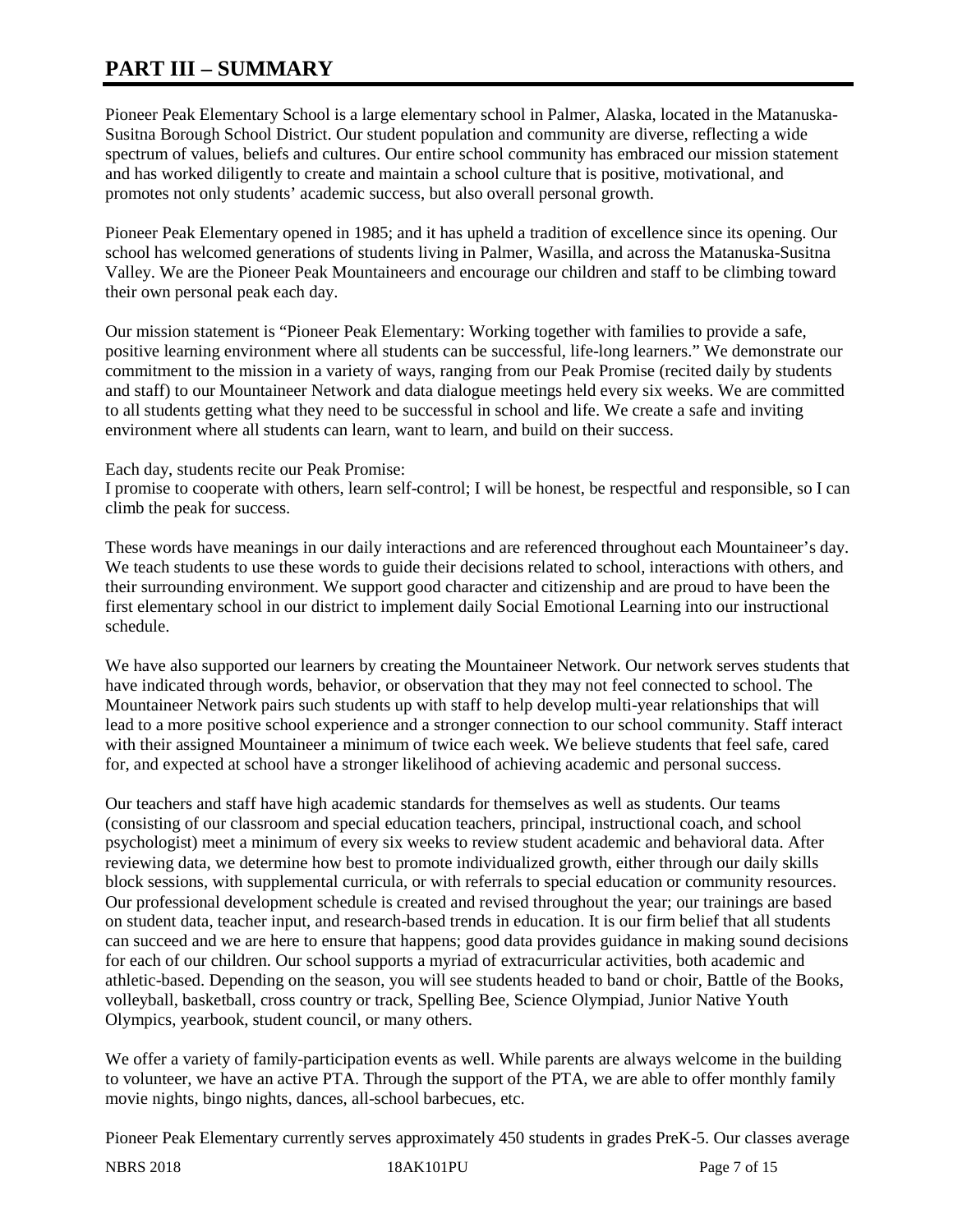25 students per room (with the exception of the preschool program serving 10 students per session). Our school population has grown steadily over the last five years. The community recognizes and supports our commitment to children and their success.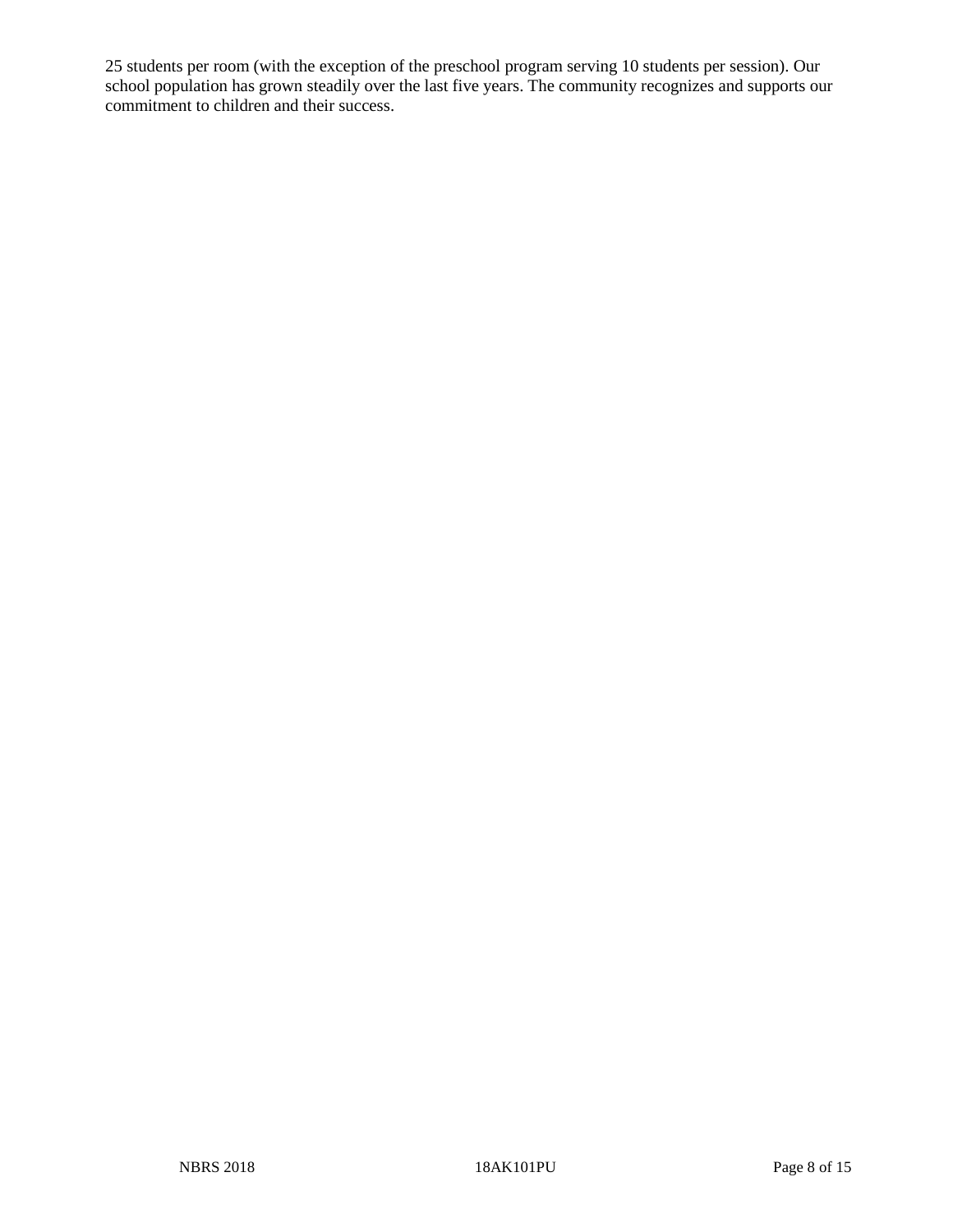# **1. Core Curriculum:**

Core curriculum at Pioneer Peak Elementary includes the district-wide curriculum of Journeys for language arts and GoMath! for math. Our district adopted these core curricula as they are comprehensive programs that develop not only student basic skills, but higher order thinking by targeting skills such as text dependent analysis in language arts and problem-solving in math that requires students to explain how and why they've created an answer. Our core curriculum is researched-based and taught with fidelity to ensure students are getting the best instruction possible. By providing sound instruction with quality curriculum, we are able to ensure students are receiving a solid foundation for learning. We use a variety of interventions for both content areas, with a tiered approach to instruction. All students participate in 40-minute, ability-grouped skills block sessions four times per week. Skills block is a time for all students to receive instruction geared specifically toward their abilities. We use the data from our data dialogue to move students between skills block groups; the groups remain fluid as the students' needs change.

Our Tier One interventions include our core curriculum, in addition to Lexia, Moby Reading or Math, Step Up To Writing, Spelling City, Grab and Go kits from either or both of the core curriculum kits, ALEKS, MAP to Khan, etc.

If additional interventions are necessary, we consider the following as Tier Two Interventions: REWARDS, Reading Mastery (strand specific), Read Naturally, Language for Learning, Corrective Reading or Mathematics, Decoding Power Kits, etc. We typically add Tier Two as an additional layer to the Tier One Intervention already in place.

If students are still struggling, our team considers Tier Three Interventions. This is typically a complete replacement curriculum for reading or math. We have found most success with Reading Mastery (all strands) as well as Connecting Math Concepts.

Again, we typically find most success with a combination of interventions, in addition to fidelity checks on behalf of the instructor to ensure each student's every minute at school is spent engaged in exactly what that student needs to promote ongoing growth.

Our preschool is for students age three to five with special education services. This is the first year of our program (though there was a program several years ago). We value the opportunity in having students stay with us from age three to eleven. By having a few extra years with our youngest students, we are better able to ensure students' needs are identified and met. Our preschool curriculum is from the same publisher as our K-5 literacy curriculum, and encompasses both literacy and early math skills. The preschool program works to help students with special needs master early learning standards for students ages three to five, as well as teach school readiness skills. The preschool staff work to help their young learners understand the routines of school, important social skills like sharing and conversing with peers, and instill an excitement for school. Students who have attended a district preschool program benefit from attaining skills such as waiting their turn, sharing, lining up, taking part in large and small group activities, raising their hands when they are ready to contribute information, etc. Primary grade testing scores are typically higher for students that have attended formal preschool, as compared to those that have not. Our preschool teacher often invites students from other grades into the preschool environment to mentor, assist, and promote a feeling of inclusion in our community.

We also piloted a blended program this year at our school. The students in this multi-age (grades three and four) class receive their core instruction via an online curriculum. The students each have individualized learning plans and receive individualized instruction through the software, which then allows the teacher to do small group and individual instruction with other students. The students also spend each afternoon engaged in project-based service learning activities. Most recently, they researched the history of the original Matanuska Colonists, created three-dimensional maps of the original colonies, and wrote/performed/produced a play demonstrating the experience of the colonists. Due to the popularity and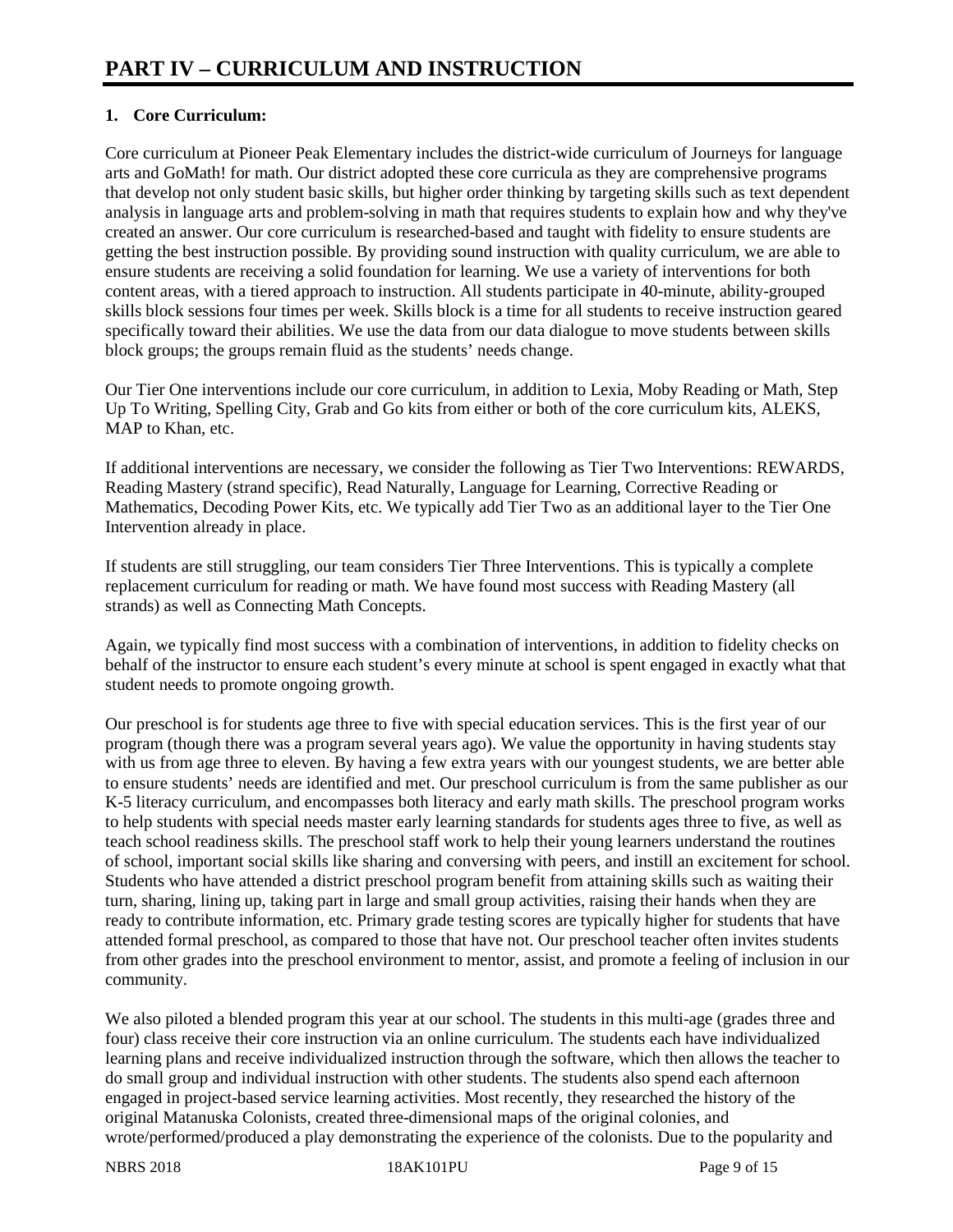success of this unique classroom, we plan to grow the program by an additional classroom next year. This will enable us to offer a multi-age, technology and project-learning based program to second, third, fourth and fifth graders. This new blended program is just one more way Pioneer Peak serves students on an individualized level to ensure all students get what they need to be successful.

Science and social studies are taught specifically to the Alaska State Standards for each grade level. In social studies, this includes a variety of concepts related to community, geography, Alaskan culture and history, US history, and government. Science standards address concepts such as the scientific method, physical science, life science, and earth science. Teachers work diligently to involve students in their community and greater environment to promote higher levels of engagement, more meaningful instruction, and a connection to the world around them. Instructional strategies include a variety of materials and delivery methods, including hands-on projects, novel studies, online supplemental items, FOSS kits, field trips, and guest speakers.

## **2. Other Curriculum Areas:**

Students at Pioneer Peak benefit from a rotating schedule for library/technology, physical education, and music. We have a three-day rotation for specials, in which kids attend one of three classes for 45 minutes daily. Our specialists collaborate with classroom teachers to supplement classroom instruction when possible.

In library/technology classes, students are exposed to both literary and computer instruction. The instructional specialist develops lessons that blend both print and digital material to foster a love of reading, research, and learning. The students are taught digital citizenship, as well as the skills needed at each grade level to independently access online curriculum and resources.

Our music specialist teaches rhythm, movement, and the basics of music theory. The students are exposed to a wide variety of musical genres, as well as musical instruments. All students are given the opportunity to experience performing in front of a crowd a minimum of once per year, and older students have the chance to join band and/or choir. We value our school-based music instruction; for many students, this may be the only exposure to music and/or music theory. It is one more way for kids to feel connected to and part of something bigger than themselves.

Our physical education instruction is strongly connected to our community. Not only do we provide instruction in accordance with state standards (about motor skills, fitness, etc.), we also promote an overall healthy lifestyle. Our PE teacher provides an optional recess club for students wanting extra movement throughout their day. We regularly participate in state and nation-wide events such as Jump Rope for Heart, Alaska Positive Leadership for Active Alaska Youth (PLAAY) day, Healthy Futures exercise challenges, etc. Our PE teacher hosts a bi-annual community-wide dance for families at the end of the dance instruction unit. Our newsletters have a recurring column outlining upcoming opportunities for exercise and fun within our school and greater community. We understand that, in educating a whole child, success comes from not just studying academics; kids need time to move, laugh, and have fun, as well as learn about sportsmanship, turn taking, and healthy competition.

For the past three years, our school staff has taught daily social emotional learning lessons using Positive Actions. We believe students benefit from explicit instruction in character education, social skills training, and developing a positive self-concept. By ensuring students in grades K-5 are receiving this instruction each day, students are able to make better choices, have higher self-esteem, and fewer behavior concerns. Students that can find ways to respond positively to situations are going to develop into effective, responsible, and conscientious citizens in the future.

# **3. Instructional Methods, Interventions, and Assessments:**

At Pioneer Peak Elementary, one of our primary goals is to closely monitor our students' achievement and growth. We are consistently a high performing school within our district (on district and state assessments). To ensure our students continue to be successful, and that all students are making growth, we frequently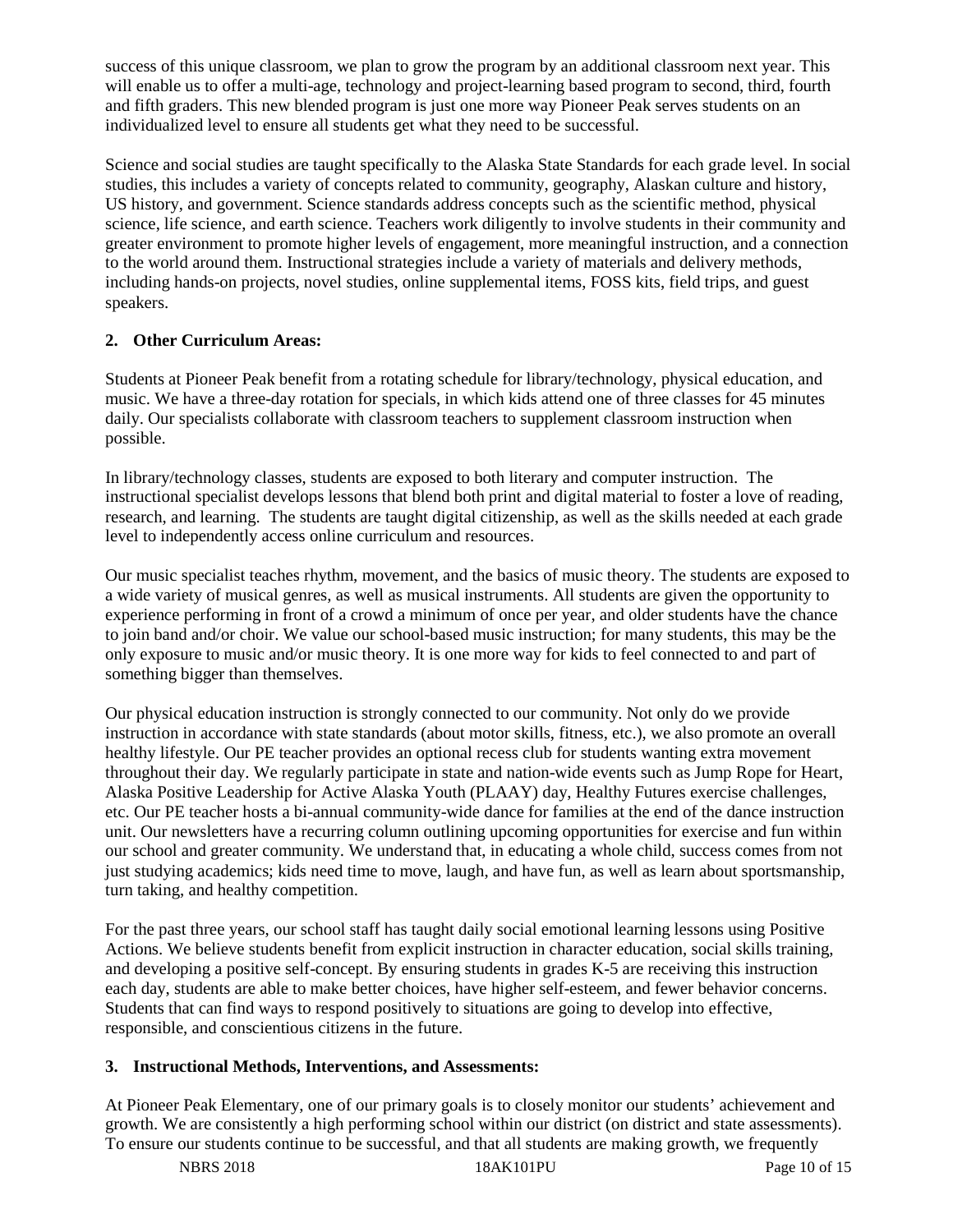review data and review our instructional strategies.

We triangulate AIMSweb, Children's Progress of Academic Assessment (CPAA) and/or Measures of Academic Progress (MAP) data, in conjunction with classroom achievement data. We very carefully analyze the data to align student need with appropriate intervention, take another six weeks of data, and then make recommendations based on student response to the intervention. Over the past three years, this process has enabled us to reduce the number of students both in special education and referred for special education. Our tiered approach to instruction is helping to identify gaps in children's learning and reduce the risk of students falling behind their peers. All students receiving Tier Two or Three interventions are progress monitored in their area(s) of need once per week or twice per month.

We also understand the importance of sound instruction; we encourage movement throughout the day, engagement strategies that incorporate cooperative learning, and close communication with parents related to student progress. Students showing gaps or unexpected trends in data serve as our triggers to reflect upon our teaching practices. At times, teachers are able to self-identify areas that need change. Other situations may require observations from the principal, colleagues, and/or the instructional coach. These observations provide yet another data point in a variety of areas such as time on task, rates of engagement, opportunities to respond, etc. Just as we use data to ensure kids are making progress, our teachers appreciate and value feedback that will help drive instructional practices as well.

Our instructional goal is to ensure each child receives what he or she needs to continue to progress as a learner, citizen, and member of our community. Teachers differentiate their instruction for all students in the class through the use of centers, small groups, and online curriculum. Students that are performing above their grade level skill are offered enrichment not just through our talented and gifted program, but also from their classroom teacher. Often this takes on the form of extension activities for lessons, side-projects unique to the child's strengths, or with the use of online curriculum, predominately in math. Students are provided opportunities to extend their reading capabilities by participating in our school's annual competition in which we reward bikes for summer to four students that have completed the most Accelerated Reader tests. We also provide incentives for our primary age students to complete each level of their supplemental online reading program and celebrate their success with an end-of-year party.

Our teachers typically are invited to join one to three professional development courses throughout the school year (in conjunction with the University of Alaska) for credit. These courses are developed based on the needs identified in our students and staff. Over the past three years, we have offered to host classes in the areas of effective discipline, technology for the classroom, how to effectively manage and analyze data, the Daily 5 approach to literacy instruction, Kagan Cooperative Learning strategies, etc. Our students' needs drive our professional development; this results in sound instruction and higher rates of success for our students.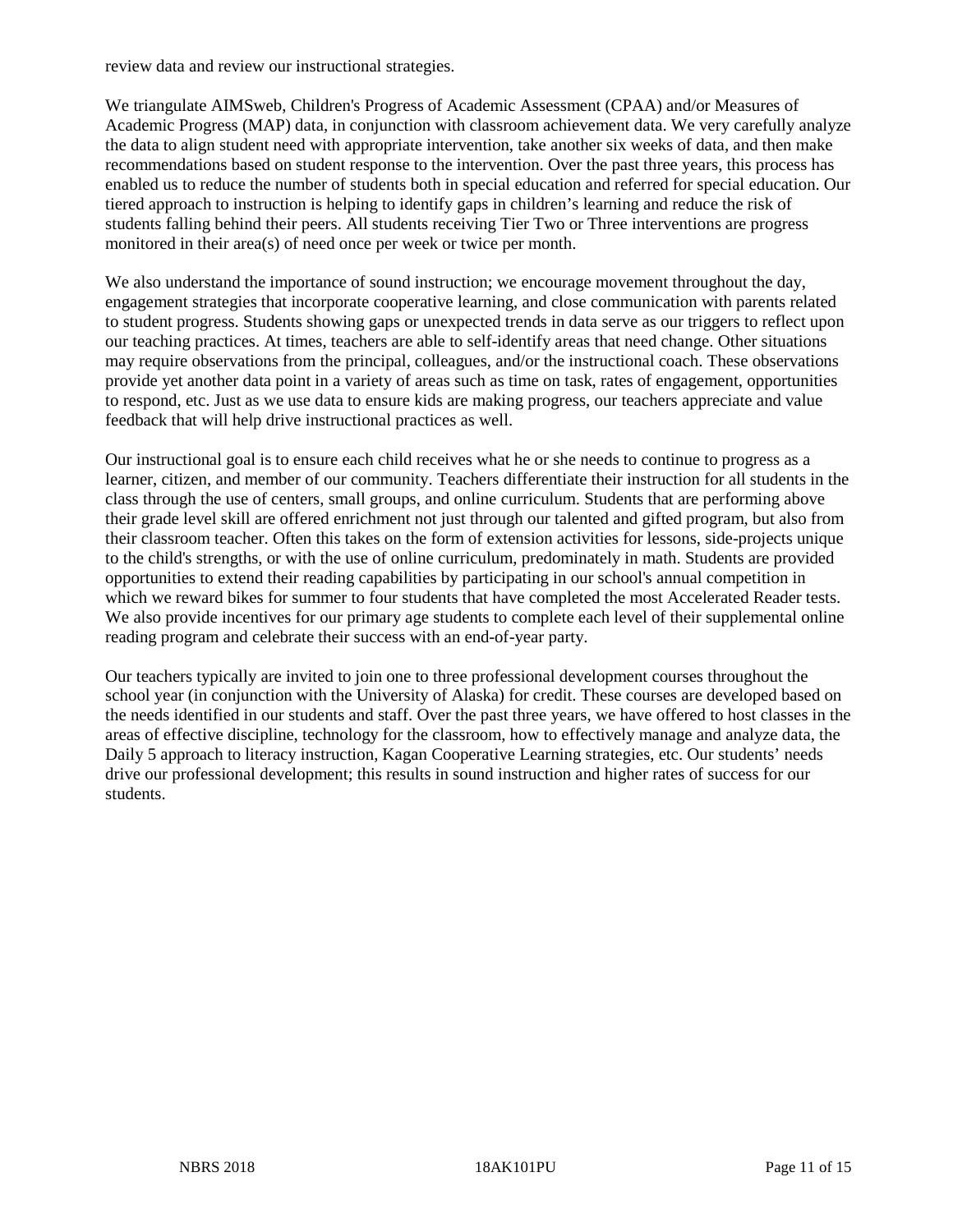## **1. School Climate/Culture:**

The school culture at Pioneer Peak is one based in compassion and optimism. We believe all students can learn and succeed. The staff and community work diligently to ensure all students get what they need to be successful and mindful learners. We work to educate children not just in academics, but also in social/emotional areas to develop the whole child. Our mission statement is prevalent throughout our building; it is not just on letterhead– it is palpable when you walk in. We start every day with the Pledge of Allegiance, our Peak Promise to selves and each other, and by reminding each other, "You feel good about yourselves when you do positive actions and there is a positive way to do everything." All staff greet students in this building when they walk through the hall, often by name. We value nurturing students' hearts by making kids feel safe and cared for so they can focus on learning.

This year, our students, staff, and parents participated in a survey related to the culture of our school. The response was overwhelmingly positive. Given a list of words to describe how they feel about school, students chose happy, challenged, supported, and excited as their top four. They also rated the statement, "I am safe at school," as one of the highest descriptors of their school experience. Parents echoed these sentiments in their surveys as well; 85% of parents reported their child feels safe at school and 94% agreed with the statement, "Staff at this school are caring, helpful, and fair to students." Nearly 95% of parents indicated that parents/families who visit the school "are welcomed and treated with respect." Teachers reported feeling that interactions with their colleagues were respectful, supportive, helpful, and collaborative. We are proud of this data. We like to say we are the biggest little school in the Matanuska Susitna Valley. Though our enrollment grows closer and closer to 500 students every year, we stay connected and supportive of each member of our school community.

Most teachers in our school have been part of our family for over ten years. It is our goal that, through our staff relationships and leadership team, each teacher feels heard when he or she may have a need or concern. Pioneer Peak Elementary has been fortunate to have teachers that are committed not only to a child's education, but a child's well-being. We interact regularly with family members, feel their successes and losses as our own, and work diligently to have relationships among all adults that are cooperative and collaborative in nature. As a staff, we have participated in each other's life events and have ties to each other that extend beyond our four walls. Though every school experiences difficult moments as a staff, it is the hope of this administration and leadership team that staff continue to work together to keep moving our community forward. We have a strong PTA that supports our teachers' classroom wishes financially and with labor. As a staff, we celebrate birthdays, check in with each other during ill health, and work to support each other as humans so we can support our students as learners.

Pioneer Peak: Working together with families and community to provide a safe, positive learning environment where all students can be successful, life-long learners.

### **2. Engaging Families and Community:**

Parents are always welcome (and often present) at Pioneer Peak Elementary. Our staff promote open and frequent communication between home and school by maintaining informational websites, sending out weekly classroom newsletters and twice-monthly school newsletters, using web-based apps such as Remind and Class Dojo, and by holding conferences with parents. We believe that including parents in the educational process is a key factor to student success.

Parents and families demonstrate engagement by participating in classroom-based projects, supporting fundraising efforts, and joining our PTA. Parents are encouraged to provide feedback to teachers and administration about their child's education; we truly rely on the expertise of parents to help us to best teach their children. Many of our families have been a part of our school for several years; we've supported each other through celebrations and sadness. Several of our parents went to Pioneer Peak themselves and have enrolled their students here (even if out of our boundary) because they know their positive school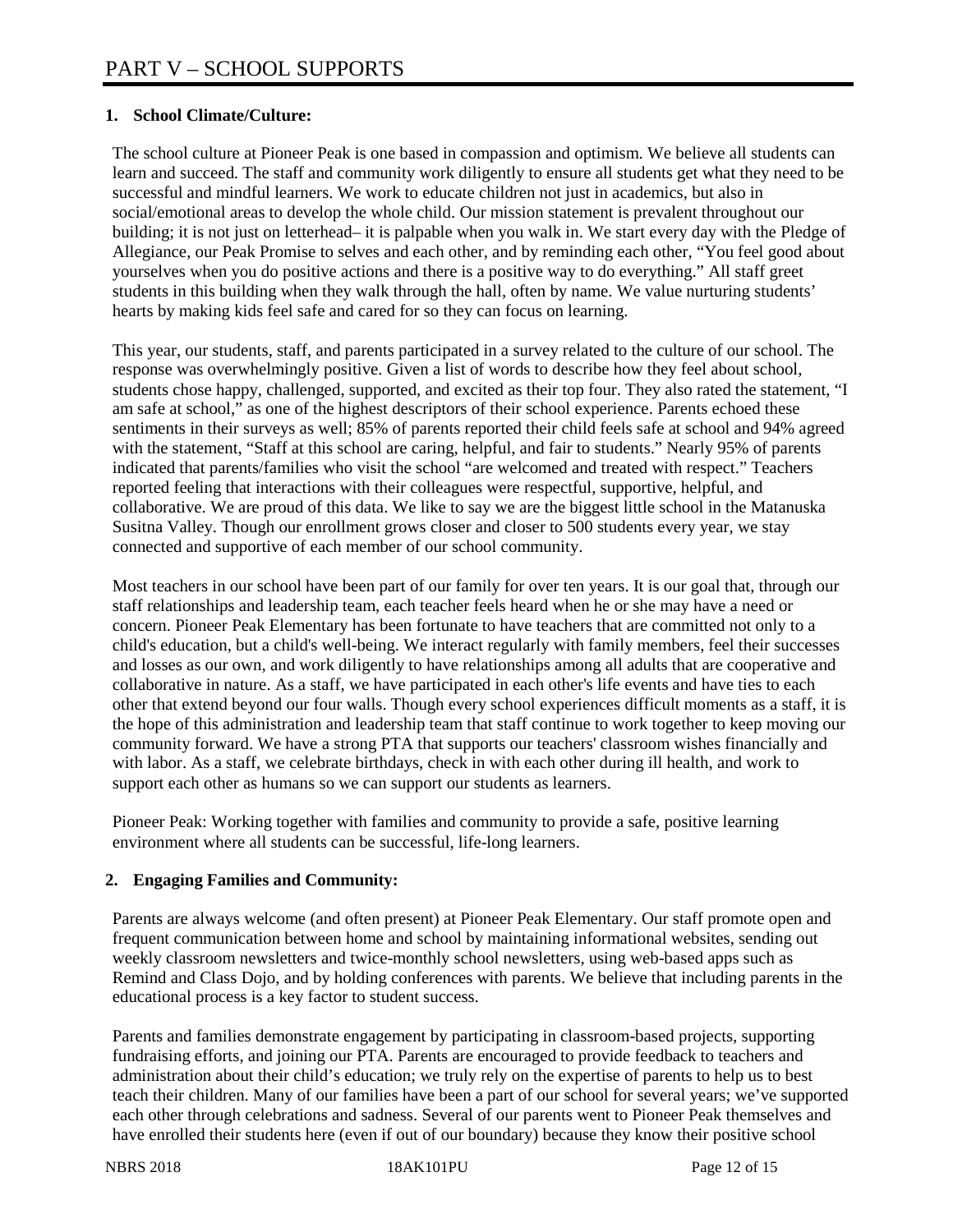experience is replicated for their children.

Pioneer Peak engages with the surrounding community by hosting a number of after-school activities not only for our kids, but also for other community agencies. Nearly every night, we host basketball leagues for a non-profit youth group. We also host an adult volleyball league, adult soccer league, Boy and Girl Scout Troops, and lend our soccer field to a dog-training group. We also have visits in the spring from the local Forest Service smoke jumpers as they play rugby on our field before school starts! The kids are always excited to see them when the busses pull into our lot on warm spring days.

We collaborate with the surrounding businesses for not only fundraising efforts, but also for safety measures. Last year we partnered with a nearby grocer, Three Bears Alaska, to practice a school-wide evacuation during an ALICE drill. We safely and successfully evacuated over 500 students and staff across a street and into a "musk-ox" formation (older students formed circles around younger students) in the store's parking lot. This evacuation was the largest we had ever attempted, was supported by numerous community and state agencies, and included many parent volunteers. We have collaborated with a local midwifery to give presentations to parents about natural ways to keep kids healthy and, in turn, to have less absenteeism at school. Because of the dedication of our parents, community partnerships, and our dedicated staff, we are completely confident in our ability to not only educate students but also keep them safe and healthy. Our neighboring businesses also have students enrolled at Pioneer Peak; they see the value in what our school is able to do and we work to maintain a friendly and supportive relationship.

### **3. Professional Development:**

Professional development is on-going and imperative to student success. Our professional development schedule is two-fold: staff attend district-wide offered trainings or classes/trainings specific to our building. Pioneer Peak is often one of the first schools to provide for-credit trainings on various topics for teachers to better enhance their professional practice.

Teachers are encouraged to attend any district-provided training that improves their instructional methods or sense of efficacy. Recent trainings attended by Pioneer Peak staff include: Kagan Cooperative Learning Strategies, Love and Logic, Mandt System, Growing our Social Emotional Intelligence, Leadership Academy for future district administrators, etc. Our teachers often serve on various district-wide committees, including those responsible for curriculum adoption, report card development/revisions, academic calendar creation, and more.

The trainings within our building are driven by student and teacher need. We develop and offer many courses for credit (in conjunction with University of Alaska Anchorage) based on our student population. Over the past calendar year, teachers have requested and participated in classes related to Daily 5 literacy instruction, data management specific to the district's new online software, web page development for more timely and accurate communication with families, and ongoing training related to our language arts and math curriculum. Several of our teachers serve as trainers themselves on district-related curriculum. The principal is a trainer district-wide for Love and Logic.

Many of our teachers have enrolled in programs for or already have their master's degrees. Two of our teachers have obtained their doctorate degrees. Ongoing professional development and education is a priority for our team; it is through the continuous assessment of our practice and ourselves that we are able to identify areas needing additional support. If there is an identified area of need, and there are not yet district supports in place for that specific need, we work diligently to find resources.

## **4. School Leadership:**

School leadership sets the tone for a school's culture and community. Pioneer Peak relies on a shared leadership model; most decisions are made after being considered by the administrator, instructional coach, and our leadership team. Our school has relatively low turnover rates for staff; this enables our leadership team to continue to develop strong school-wide procedures and protocols, as well as implement positive behavioral supports for all of our students.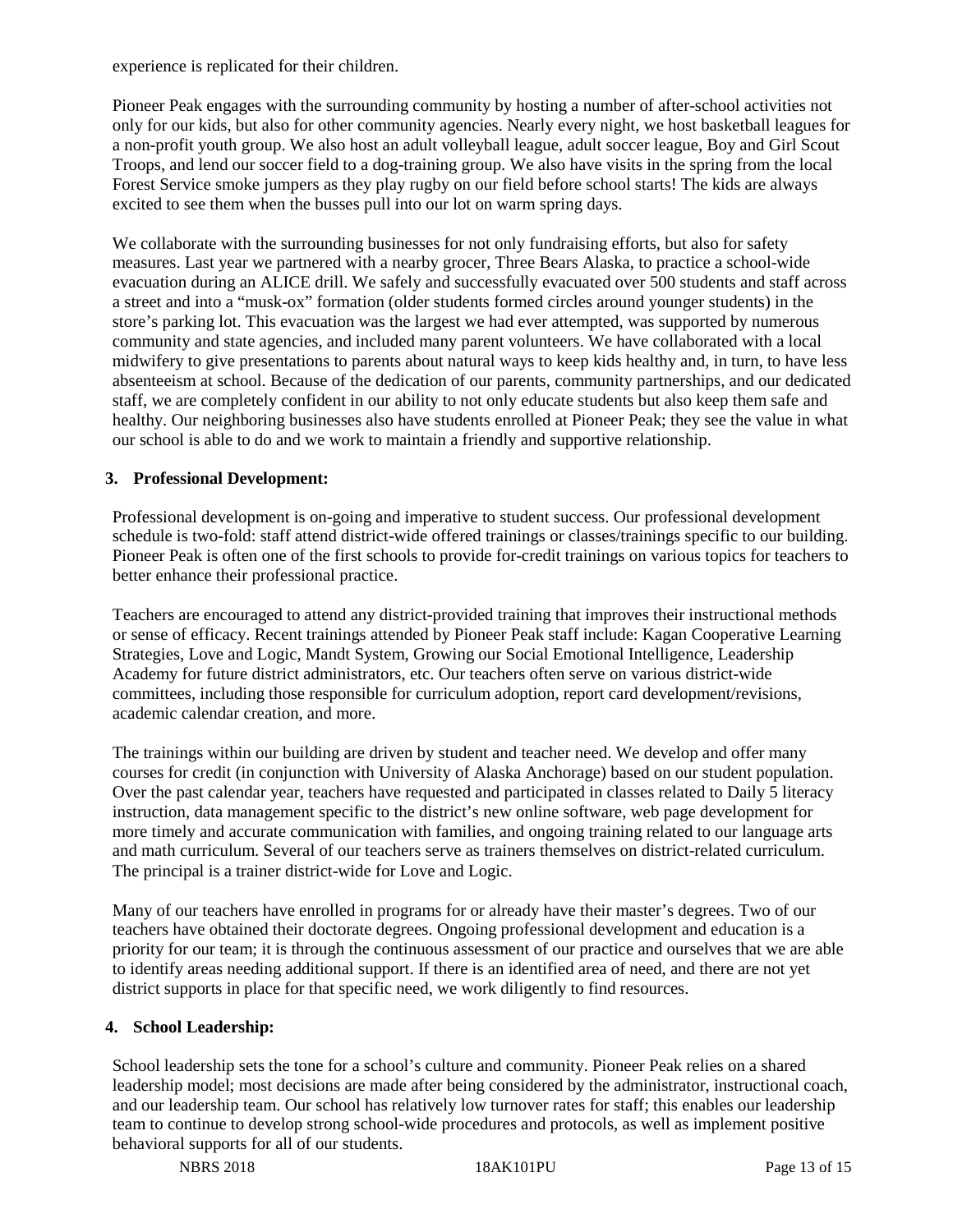Our administrator has been part of the Pioneer Peak family for nine years. After having taught special education for six years, she applied for the role of principal in spring of 2015. The principal brought years of experience in behavior management and advocacy for students of underserved populations. As a teacher, she was part of the initial leadership team developed and was able to assist the school in developing guidelines for success and other positive behavioral interventions and supports (using the Safe and Civil Schools model from Dr. Randy Sprick). These interventions continue to evolve to support our school community.

Our school instructional coach has been part of Pioneer Peak for ten years. She is vital in the process of making data-driven decisions. Our school relies on the instructional coach to provide observations and feedback for instruction, school-wide procedures, and small group interventions. Our instructional coach is able to quickly assemble resources for teachers and other staff as dictated by student need. Our instructional coach organizes and follows through with data dialogue discussions to ensure that intervention ideas for students are implemented in a timely manner and reviewed for fidelity and efficacy. She works collaboratively with teachers and the principal to arrange testing schedules building-wide that have the least impact on instruction, while simultaneously promoting a positive testing environment that allows for accurate data collection.

The final leg of our leadership triad is the PEAK team. PEAK is an acronym for the mission guiding our leadership team: Powerful Education for All Kids. This drives our decision-making process when we meet. Our team is comprised of one special education teacher, a teacher from each of the six grade levels, a specialist, the instructional coach, and the principal. Each grade level and department is able to choose their PEAK representative at the beginning of the school year. The team meets twice per month either to work on large projects (such as writing our initial Guidelines for Success and Peak Promise) or to make smaller decisions related to our community. Representatives from each area of the building bring forth concerns from their colleagues and the group problem-solves the various items. Each decision we make is guided by one major question: Is it good for kids? If our decisions do not have a positive impact on the students, we work to create a solution that is to the students' benefit. We have several team members that have been at our school for ten years or more, providing a rich history from which we can continue to build. Conversely, our new team members bring forth fresh ideas that keep us balanced between our history and our future.